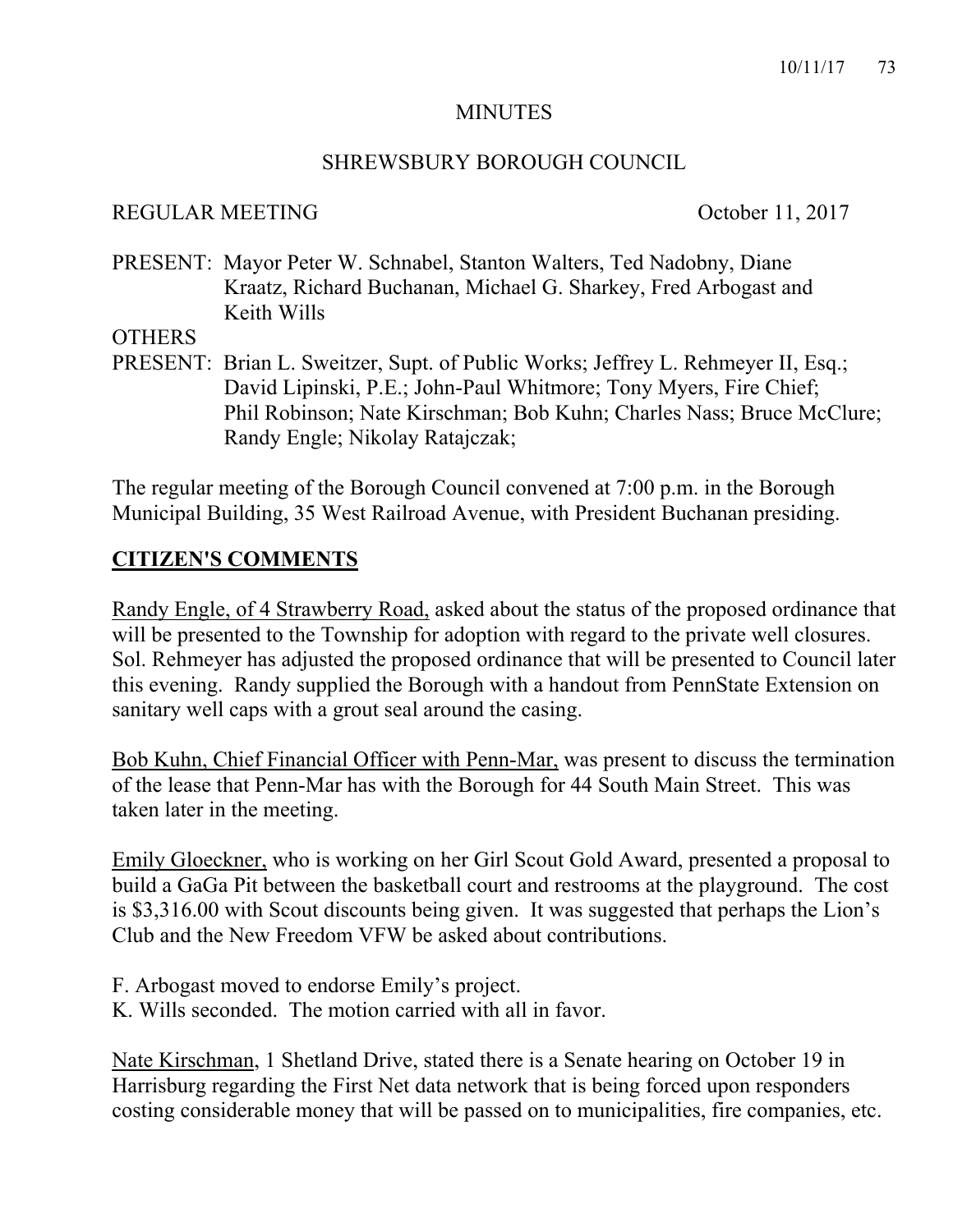### **APPROVAL OF MINUTES**

The minutes of the September 13, 2017, meeting were approved by unanimous consent.

### **APPROVAL OF EXPENDITURES AND REPORT OF ACCOUNTS**

F. Arbogast moved to approve the bill lists: general account check numbers 1697 thru 1736; water account check numbers 1272 thru 1291; sewer account check numbers 1174 thru 1180; highway aid account: none; and to approve the financial reports for August and September.

T. Nadobny seconded. The motion carried with all voting in favor.

# **APPROVAL OF PAYROLL REGISTER**

F. Arbogast moved to approve the September 11 and 25 payroll registers. K. Wills and M. Sharkey seconded. The motion carried with all voting in favor.

# **SUBDIVISION & LAND DEVELOPMENT** – D. Kraatz/Eng. Lipinski

Eitzert Development Staff Review

The plan was reviewed as a courtesy since the majority of the lot created on lot 55 is in the Township. The plan will go back to staff on November 14.

### **Codes Enforcement**

Five permits were issued in September.

#### **Southern Regional Police** – Mayor Schnabel

Mayor Schnabel presented the 2018 Southern Regional Police Budget for approval by Council at next month's meeting. A meeting was held to discuss police services with a possible merger with the Northern York County Police Department. It uses the same formula that the Smeal Study recommended. It was the consensus of Council that another informational meeting be scheduled.

M. Sharkey moved to support the continued research on a possible merger. F. Arbogast seconded. The motion carried with all voting in favor. The Secretary was asked to send a letter to the Police Commission supporting the continued discussion.

**Water & Sewer** – T. Nadobny/Supt. Sweitzer

Sewer Capacity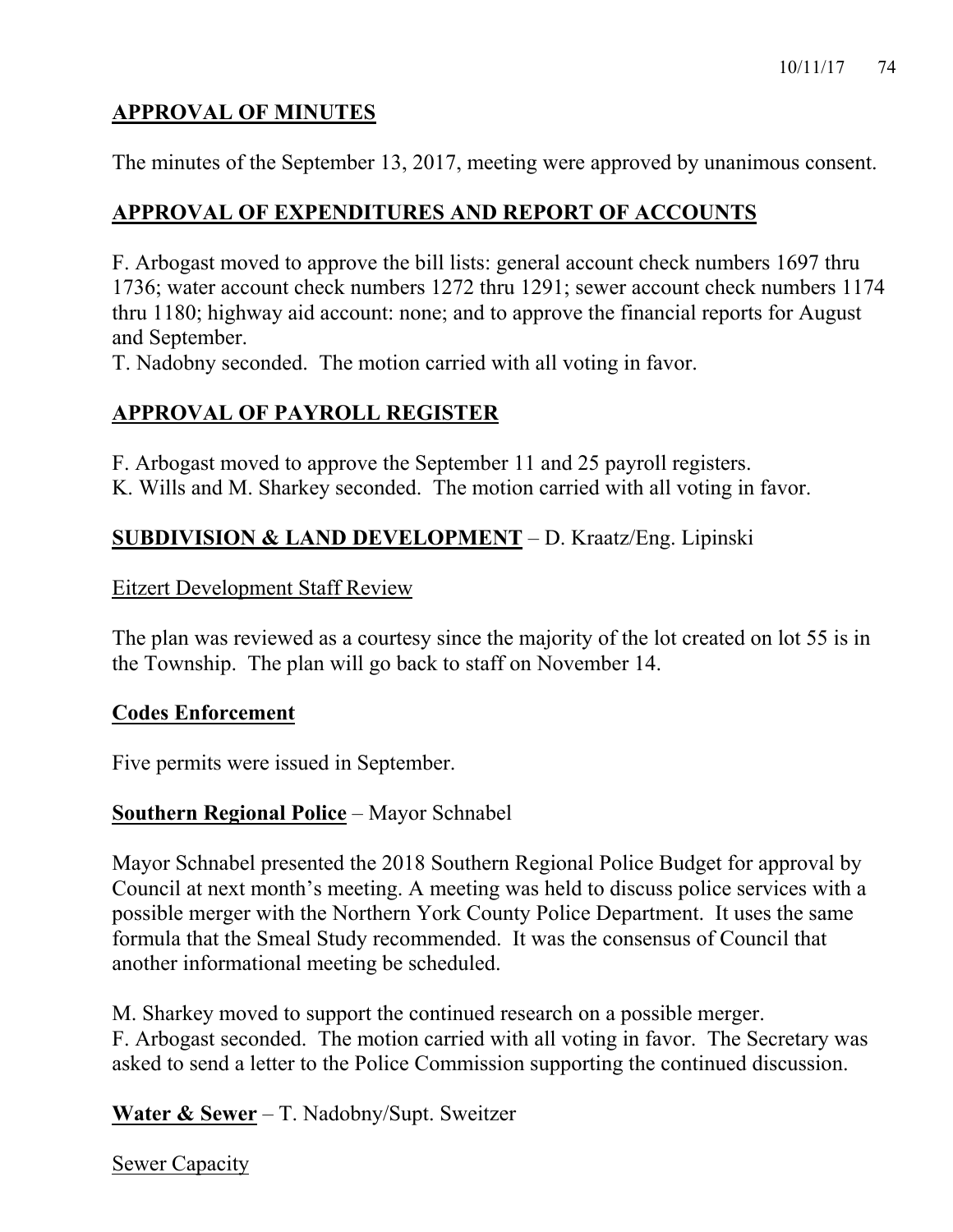T. Nadobny stated the Committee met and recommends a letter be sent to New Freedom Borough regarding the plans for expansion/upgrading of the plant. Also, if additional capacity is available that is not needed for development in the Borough, how should the capacity be sold and to whom? A reservation fee may be enacted for Borough property owners to reserve capacity. The sewer capacity study goes to the end of the year and Eng. Lipinski stated he can have the analysis finished by early February.

### AMP Water Tank Leak

The water tank leak was repaired on September 19 by Mid-Atlantic Storage Systems. The only cost was a donation to Eureka Fire Company for use of their ladder truck since the leak was 70 feet high. The amount of \$50,000.00 was budgeted for the draining and repair of the tank.

### Wellhead Protection Meeting

A meeting is scheduled for November 29 to review the plans of Gannett Fleming regarding the detention pond at Exit 4. Supt. Sweitzer said the Committee can also review the well closure ordinance for homes in the Township that get connected to the York Water Company.

# **Public Roads & Lighting** – M. Sharkey and Supt. Sweitzer

### North Main Street Driveway Ramps

Sol. Rehmeyer has researched the driveway ramp removals and he feels that the Borough is not in the position to require the property owners, whose lands currently access North Main Street, which is a PennDOT roadway, to abandon those driveways. Should the Borough become involved, it could create the impression of continued obligations on the Borough between private driveways and a PennDOT road, which would not be preferable. PennDOT had stated verbally the driveway ramps are not causing a safety issue and this response will be asked for in writing.

### Crack Sealing

Some roads will be crack sealed the week of October 16.

### East Church Avenue "No Trucks Allowed Signs"

M. Sharkey moved to adopt Ordinance 2017-4. T. Nadobny seconded. The motion carried with all voting in favor.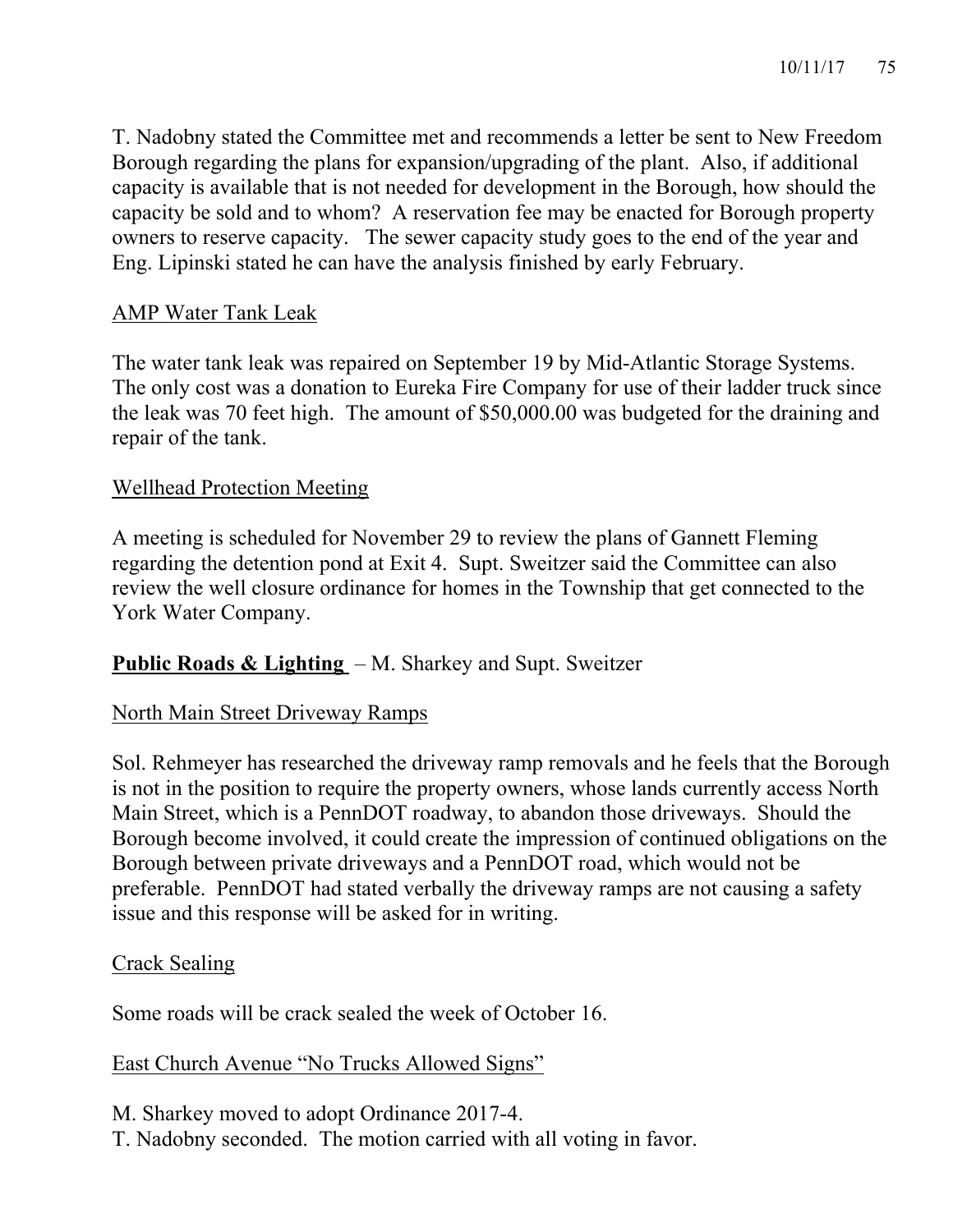### Driveway Paving and Borough Roads

The Roads Committee has started the tour of the Borough to make a list of the problem driveways where extra paving was installed that diverts the water out into the street.

# **Public Lands, Buildings and Finance** – F. Arbogast

# 2016 Audit

Bank reconciliations and statements will now be reviewed and initialed by the Secretary; each employee will sign his/her own time card with the department heads initialing each one; a formal agreement will be prepared between the Borough and the Authority to define how costs and projects are shared financially.

- F. Arbogast moved to approve the final 2016 audit report.
- S. Walters seconded. The motion carried with all voting in favor.

# **ENGINEER'S REPORT**

# 2017 Waterline Replacement Project

Eng. Lipinski presented a Recommendation of Payment #1 to MACMOR Construction, LLC in the amount of \$49,028.91.

T. Nadobny moved to pay MACMOR Construction, LLC the amount of \$49,028.91. D. Kraatz seconded. The motion carried with all in favor.

### PennDOT Main Street Curb Replacement

The project engineer's recent email indicated that PennDOT did not agree with Eng. Lipinski's proposed cross-section as the milling would affect the parabolic concrete section of the roadway and he offered a different roadway cross-section to use. Eng. Lipinski will evaluate the new cross-section, but he feels the curb elevation will be increasing. If the curb elevation becomes too high, the Borough may not be able to provide adequate sidewalk access or stormwater drainage.

### Apple Tree Detention Pond

Eng. Lipinski and Supt. Sweitzer met at the stormwater detention pond on September 15 after the property owner at 9 Wineberry Drive was at the September meeting about a runoff problem. Eng. Lipinski asked the developer to clear the pond of all vegetation so the outfall could be viewed. The pond was inspected again on October 5 and the debris was cleared. Eng. Lipinski and Supt. Sweitzer investigated the stormwater discharging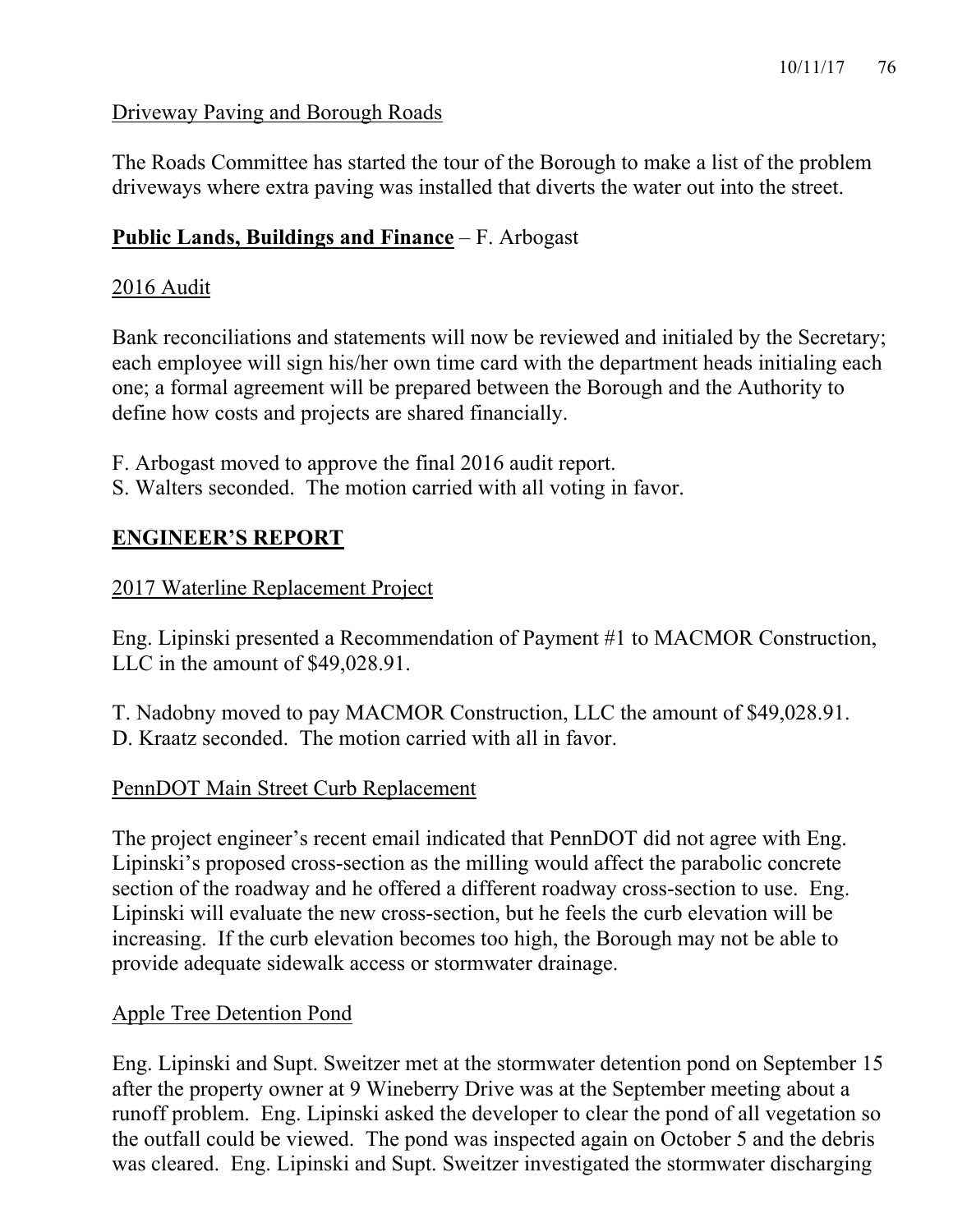from the detention basin during the October 9 rain event. Discharge from the basin flows in two directions, one onto the Doonan property and the other onto the existing sewer easement. It is unclear based on the recorded plans if stormwater always flowed in both directions or if it was modified by the subdivision or home builder. The existing conditions plan of the recorded plan set show a 50-foot wide floodway in both directions centered on the existing channel located through the woods. Since no structures are shown on the Doonan property on the existing conditions plan, Eng. Lipinski cannot evaluate if the shed located in their rear yard is within this floodway. The developer provided documentation about an offer made through her engineer, to the Selwoods (former owner of the pond), and Doonans in 2012 to construct a swale on their properties, at her expense, to redirect the stormwater runoff which was not accepted by these two property owners. The Doonans were unresponsive and non-cooperative. Based on this information, the Borough is taking the position that it is now a situation between the two property owners. A letter will be sent to the Doonans explaining the findings with a copy to Ms. McCleary to see if she is still willing to have the work she suggested performed.

### Well Closures in the Township

The DEP and EPA have some guidance on wells that are not in service and shall be properly abandoned, plugged and sealed when the following occurs: any wells that have not been used within the preceding 12 months; any wells for which the equipment necessary for production has been removed; or any wells considered dry; or any wells where there is existing or potential ground-water contamination.

### South Main Street Sidewalks

Eng. Lipinski asked Eng. Jim Holley what he recalled about the sidewalks that were replaced when PennDOT repaved South Main Street years ago and he believes the property owners had to pay for the sidewalk work.

#### Market Square Stormwater Analysis

Eng. Lipinski updated his analysis from August 31.

### **SOLICITOR'S REPORT**

#### 44 South Main Street Lease with Penn-Mar Organization

Since Penn-Mar Organization will no longer be using the building effective January 1, 2018, Sol. Rehmeyer will be preparing a termination agreement.

M. Sharkey moved to release the Penn-Mar Organization from the lease for 44 South Main Street effective January 1, 2018.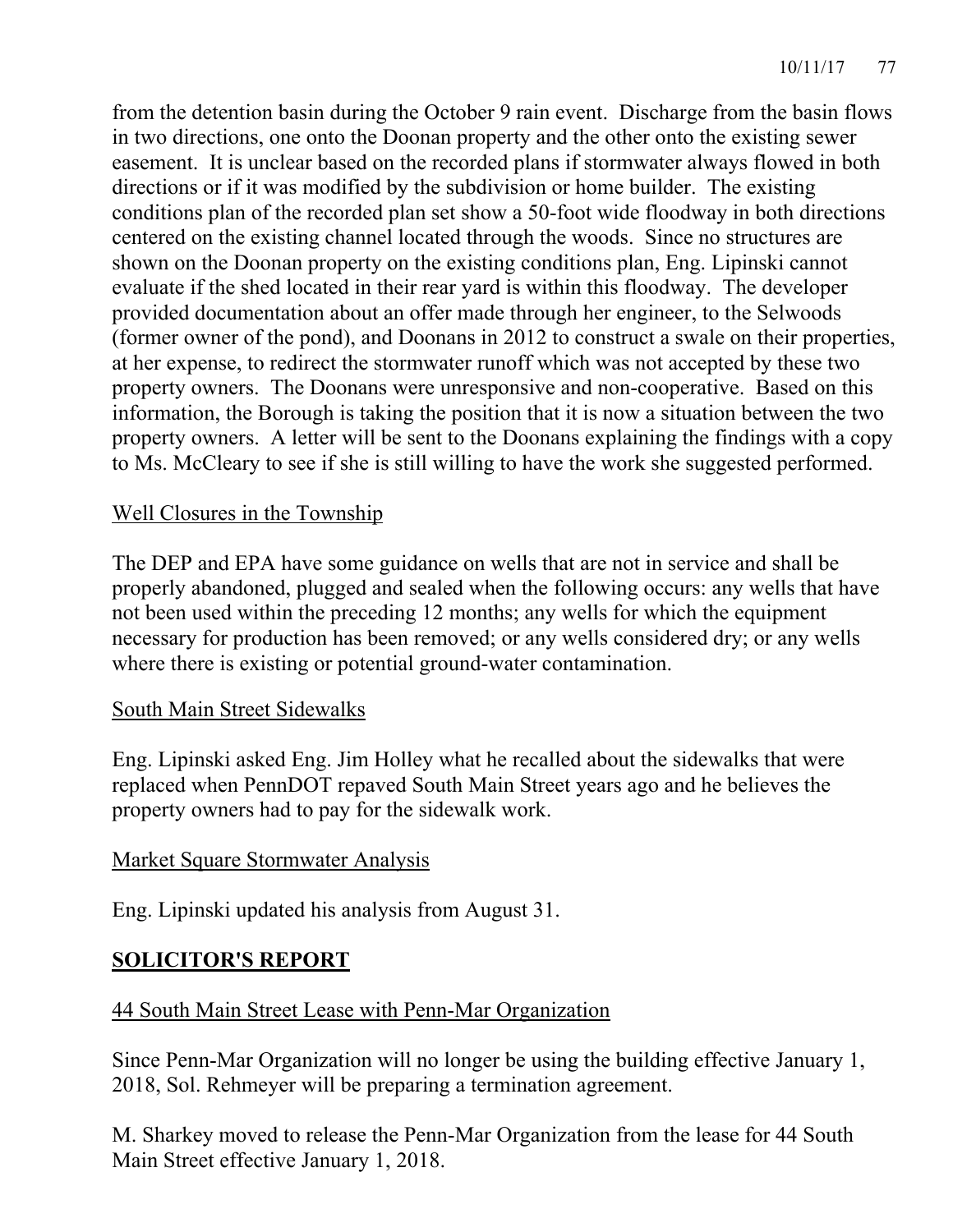K. Wills seconded. The motion carried with all voting in favor.

#### Executive Session

An executive session was called at 8:51 p.m. to discuss a legal matter consisting of threatened litigation.

The meeting was reconvened at 9:10 p.m.

#### Police Agreement

Sol. Rehmeyer's office provided notice of the Borough's withdraw from the Police Contract to the municipalities and the Southern Regional Police Commission by certified mail and the letter was received by all municipalities.

#### **Public Safety, Welfare and Personnel** – S. Walters and F. Arbogast

S. Walters reported the SCEMA met in September; Railroad Borough has not appointed its representatives as yet. He will be attending an emergency preparedness class and also a winter weather class. He also plans on visiting the National Weather Service at State College.

#### **Secretary's Report** – C. Bosley

The tree lighting ceremony will be held on Sunday, December 3 at 6:00 p.m.

#### **York Adams Tax Bureau** – M. Sharkey

The next meeting will be on October 30 at which time the proposed budget will be acted upon.

#### **Subdivision/Land Development/Planning Commission/Regional Planning Commission** – D. Kraatz/S. Walters

S. Walters attended the LGAC meeting that stated there is a shortage of elder housing and an upcoming meeting will address what municipalities can do to improve this situation.

#### **UNFINISHED BUSINESS**

#### Sidewalks

The Committee met again and K. Wills asked if Council is supportive of the Committee continuing to meet and to try to secure funding in order to fund the project to improve public safety. Various grants are available but engineering needs to be done to determine